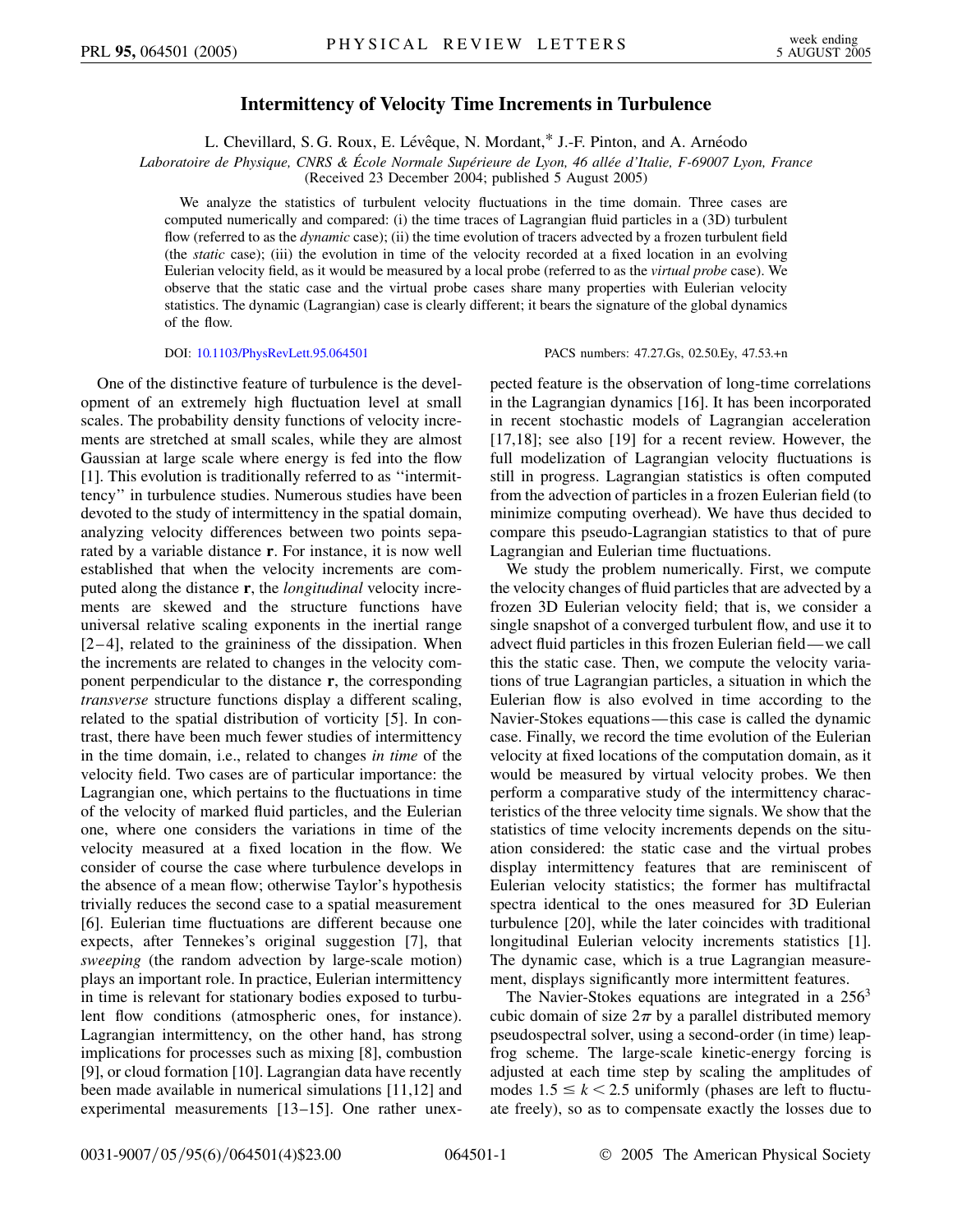eddy dissipation in the kinetic-energy budget [21]. The Reynolds number based on the Taylor microscale is  $R_{\lambda}$  = 140. The velocity root mean square is 0.1214 m/s, the mean dissipation rate is  $\epsilon = 0.0011 \text{ m}^2/\text{s}^3$ , and the kinematic viscosity is  $\nu = 1.5 \times 10^{-4}$  m<sup>2</sup>/s. The particles trajectories are resolved in time by a second-order Runge-Kutta scheme, and interpolated using cubic spline functions. In the dynamic case, a set of 10 000 particles, uniformly distributed in the cube at initial time, is followed for a duration of approximately  $7T_L$ . Here, as in [22],  $T_L$  is defined for each signal as the time scale above which the velocity statistics is Gaussian (the second-order cumulant has reached the Gaussian value  $\pi^2/8$ ). For the static case, 10 000 trajectories have been integrated over approximately  $3T<sub>L</sub>$ . Finally,  $32768$  virtual probes have been used to get the time variation of the Eulerian field at a fixed location; in this case, the records are  $10 T<sub>L</sub>$  long. We label  $v_{D,i}(t)$  the Lagrangian velocity of one component (in Cartesian coordinates) of particle number *i* in the 3D Eulerian time-evolving flow (dynamic case),  $v_{S,i}(t)$  one component of the velocity advected by the static Eulerian flow (static case), and  $v_{T,i}(t)$  the time evolution of one component of an Eulerian velocity probe.

In Fig. 1 we show the power spectral densities  $\langle |\hat{v}_S(\omega)|^2 \rangle$ ,  $\langle |\hat{v}_D(\omega)|^2 \rangle$ , and  $\langle |\hat{v}_T(\omega)|^2 \rangle$  vs  $\omega T_L$  in a logarithmic representation, where  $\hat{v}$  means Fourier transform of *v*, for the static and dynamic cases (averaged over the number of tracked particles) and for the virtual fixed probes (averaged over the number of probes). One observes for all cases a scaling behavior on a small range of scales. We show in the inset the values of the corresponding power law exponent determined from the local logarithmic slope of the spectra. The dynamic Lagrangian velocity spectrum has an  $\omega^{-2}$  inertial range spectrum, as



expected from Kolmogorov similarity arguments [23] and in agreement with previous experimental and numerical observations [15]. The spectrum of the time variation of the Eulerian velocity field (as recorded by the virtual probes) shows a clear  $-5/3$  scaling exponent, characteristic of Eulerian data [1]. This is in good agreement with Tennekes's sweeping argument [7,24]: the characteristic velocity fluctuations at scale  $\ell$  are the standard deviation of the flow velocity  $v_{\text{rms}} = \sqrt{\langle |v_s|^2 \rangle}$  rather than the Kolmogorov one  $v_{\ell} = (\epsilon \ell)^{1/3}$ . As a result, a time-scale increment  $\tau$  corresponds to a length  $\ell = v_{\text{rms}}\tau$ , so that the scaling of the increments is in fact Eulerian. In addition, this effect produces a larger inertial range because the dissipative time scale is  $T_L R_{\lambda}^{-3/2}$  for the Eulerian time data, while it is  $T_L R_{\lambda}^{-1}$  for the dynamic Lagrangian data. Figure 1 then shows that the data in the static case also follow a  $-5/3$  scaling law, closer to the Eulerian behavior than to the Lagrangian one. This result has also been found in a similar study using kinematic simulations of turbulence [25], a situation in which the Eulerian velocity field is monofractal, i.e., not intermittent. Let us mention that since inertial range statistics are likely to be independent on the Reynolds number, we consider the behavior of our estimators in the inertial range (i.e., power spectra in Fig. 1 and cumulants of magnitude in Fig. 2) as characteristics of fully developed turbulence—despite the moderate Reynolds number value of our direct numerical simulation

 $(R_\lambda \simeq 140)$ . We now seek to quantify the intermittency features. This is usually done via the analysis of the scaling behavior of velocity structure functions [1]  $S(p, \tau) = \langle |\delta_\tau v|^p \rangle =$  $\langle |v(t + \tau) - v(t)|^p \rangle \sim \tau^{\zeta_p}$ , where the average is computed over all accessible times *t* and over all recorded time series. Note that we use the absolute value of velocity increments in the definition of the structure functions since the statistics that are studied are symmetric under the transformation  $\delta_{\tau} v \rightarrow -\delta_{\tau} v$ : velocity increment statistics are not skewed. However, as advocated in [26] for Eulerian velocity data analysis, the magnitude cumulant analysis provides a more reliable alternative to the structure function method. The relationship between the moments of  $|\delta_\tau v|$ and the cumulants  $C_n(\tau)$  of  $\ln|\delta_\tau v|$  reads

$$
\langle |\delta_{\tau} v|^p \rangle = \exp\biggl(\sum_{n=1}^{\infty} C_n(\tau) \frac{p^n}{n!}\biggr). \tag{1}
$$

Previous studies [15,16,22] have shown that intermittency is suitably described for small *p* using a log-normal statistical framework corresponding to a quadratic  $\zeta_p$  spectrum:

$$
\zeta_p = c_1 p - c_2 \frac{p^2}{2},\tag{2}
$$

FIG. 1. Power spectral density  $E(\omega T_L)$  of one component of the velocity of tracer particles in the static  $(\Box)$  and dynamic  $(\bigcirc)$ cases, and for the virtual Eulerian probes  $(\diamondsuit)$ . Spectra have been shifted vertically for clarity. The local slopes of these spectra are plotted in the inset.

where the parameters  $c_1$  and  $c_2$  can be extracted from the time-scale behavior of the first two cumulants  $C_1(\tau)$  and  $C_2(\tau)$ . In Eulerian context, the analysis of longitudinal velocity increments in the inertial range has shown that  $C_2^E(\ell) = -c_2^E \ln(\ell/L)$ , where  $\ell$  is a spatial scale and *L* the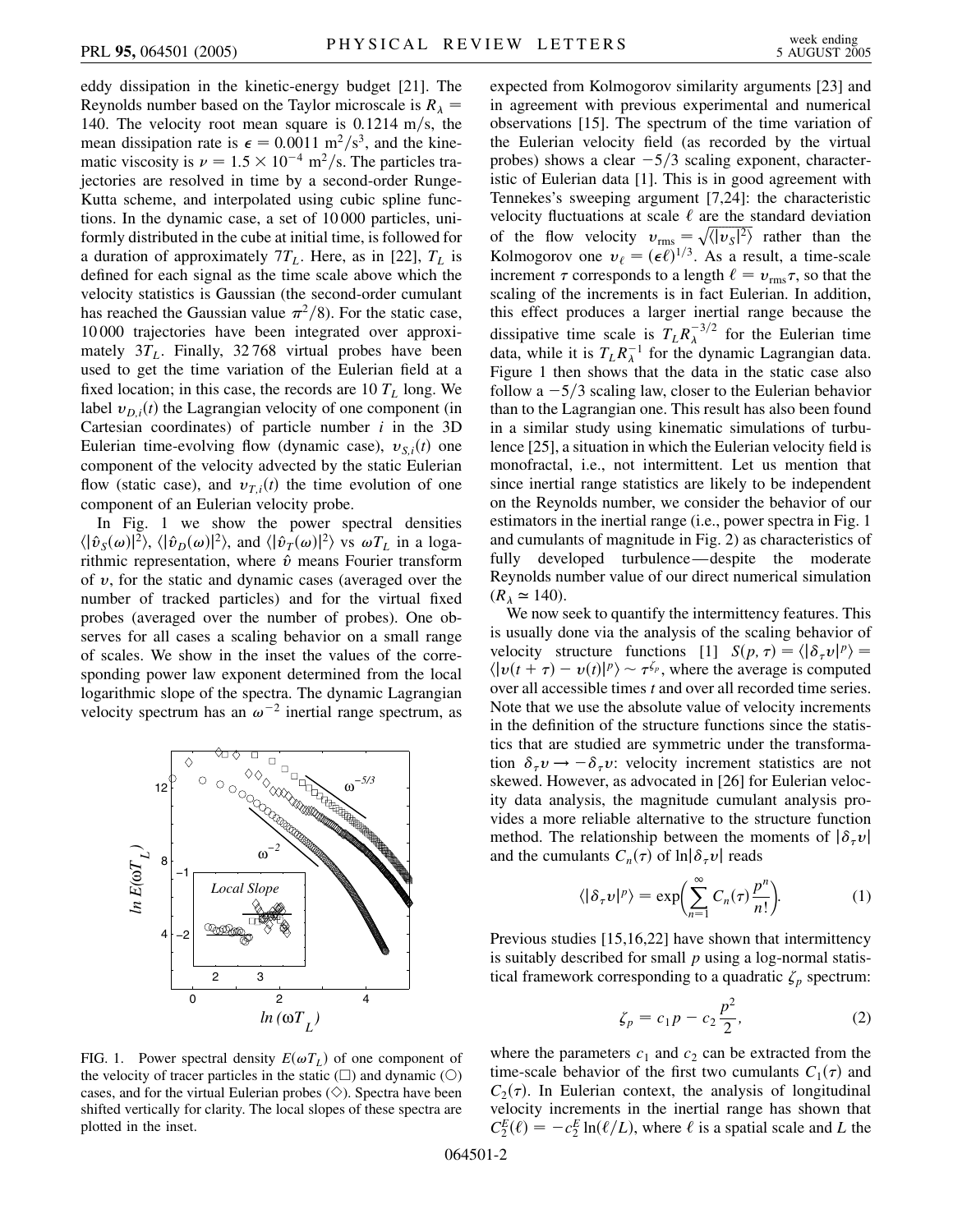

FIG. 2. Cumulants of velocity magnitude for the static  $(\square)$  and dynamic (O) cases, and for the virtual Eulerian probes  $(\diamondsuit)$ . (a)  $C_1^{S,D,T}(\tau)$  vs  $\ln(\tau/T_L)$ ; the solid and dashed lines correspond to the slopes  $c_1^{S,T} = 1/3$  and  $c_1^D = 1/2$ , respectively; for the sake of clarity, we have subtracted  $\langle \ln|\delta_{T_L} v| \rangle$ . (b)  $C_2^{S,D,T}(\tau)$  vs  $ln(\tau/T_L)$ ; the solid, dash-dotted, and dashed lines correspond to the slopes  $c_2^S = 0.046$ ,  $c_2^T = 0.03$ , and  $c_2^D = 0.08$ , respectively; we have subtracted  $Var[ln|\delta_{T_L} v|] = \pi^2/8$  and also shifted the upper curves by 0.1 and 0.2 for clarity.

decorrelation length, with a universal intermittency coefficient  $c_2^E \approx 0.025$  [4,26].

We report in Fig. 2 the results of a comparative analysis of the cumulants  $C_1^{S,D,T}(\tau)$  and  $C_2^{S,D,T}(\tau)$ . The profile of  $C_1^D(\tau)$  as a function of  $\ln(\tau/T_L)$  is significantly curved, a feature that has also been observed in experimental data of Lagrangian velocity structure functions [15]. This departure from scaling is a signature of (i) the pollution of the inertial range by dissipative (finite Reynolds number) effects as studied in [22] and (ii) the nonuniversal and/or anisotropic behavior of the turbulent flow at scales of the order of the integral time scale  $T_L$ . In Fig. 2(a), we have indicated by a dashed line the scaling behavior  $C_1^D(\tau)$  =  $c_1^D \ln(\tau/T_L)$ , with  $c_1^D = \langle h \rangle \approx 1/2$  corresponding to a  $(\omega T_L)^{-2}$  scaling region in the power spectrum (we recall that  $h \approx 1/2$  corresponds to the most probable velocity scaling exponent in a multifractal analysis of Lagrangian intermittency [16,22]). In contrast, the first order cumulant for the static case and for the Eulerian velocity time vari-

ations is better represented by  $C_1^{S,T}(\tau) = c_1^{S,T} \ln(\tau/T_L)$ , with  $c_1^{S,T} = \langle h \rangle \approx 1/3$ , as indicated by the solid line in Fig. 2(a). Again, this value is consistent with the  $(\omega T_L)^{-5/3}$  power spectrum behavior observed in Fig. 1. As it is also the case for Eulerian fields [4,26], the secondorder cumulants [Fig. 2(b)] has a logarithmic behavior in the inertial range,  $C_2^{S,D,T}(\tau) = -c_2^{S,D,T} \ln(\tau/T_L)$ . In the dynamic case, we get  $c_2^D \approx 0.08$ , in good agreement with previous experimental data [22] and numerical simulations [12].

The static case and the Eulerian time probes follow the same behavior, with  $c_2^S \approx 0.046$  and  $c_2^T \approx 0.03$ . The first value is in good agreement with the recent estimate of the intermittency coefficient  $c_2^{E,3D} = 0.049$  of a numerical 3D Eulerian velocity field [20]. Note that  $c_2^{E,3D}$  is significantly larger than the value  $c_2^E \approx 0.025$  computed for longitudinal velocity increments, to which one should compare the estimate of the intermittency coefficient  $c_2^T$  of the time variations of the Eulerian longitudinal velocity component. As a technical but important point, we stress that the values of *c*<sup>2</sup> reported here are not computed from a linear regression fit in the  $C_2(\tau)$  curves (due to the narrowness of the inertial range) but as a result of the mutifractal description of the entire range of scales, dissipative domain included, as detailed in [22].

We thus conclude that the static and Eulerian intermittences in time have identical statistics to, respectively, 3D and 1D Eulerian fields, while the true dynamic (Lagrangian) case is clearly different and more intermittent. This is confirmed in Fig. 3 where the more familiar



FIG. 3. Structure function exponent  $\zeta_p/\zeta_2$  vs *p* as computed for the static case  $(\Box)$ , the dynamic  $(\Diamond)$  case, and the Eulerian time probes  $(\diamondsuit)$ . Also shown for comparison are the exponents obtained for Lagrangian velocity experiments  $(•)$  [15], 3D Eulerian velocity fluctuations obtained by DNS  $(\nabla)$  [20], experimental 1D Eulerian longitudinal velocity increments  $(\triangle)$ [4], and passive scalar increments (\*) [29]. The solid, dashdotted, and dashed lines correspond to the quadratic  $\zeta_p$  spectra [Eq. (2)] with the parameter values  $(c_1^S = 1/3; c_2^S = 0.046)$ ,  $(c_1^T = 0.3; c_2^T = 0.03)$ , and  $(c_1^D = 1/2; c_2^D = 0.085)$ .